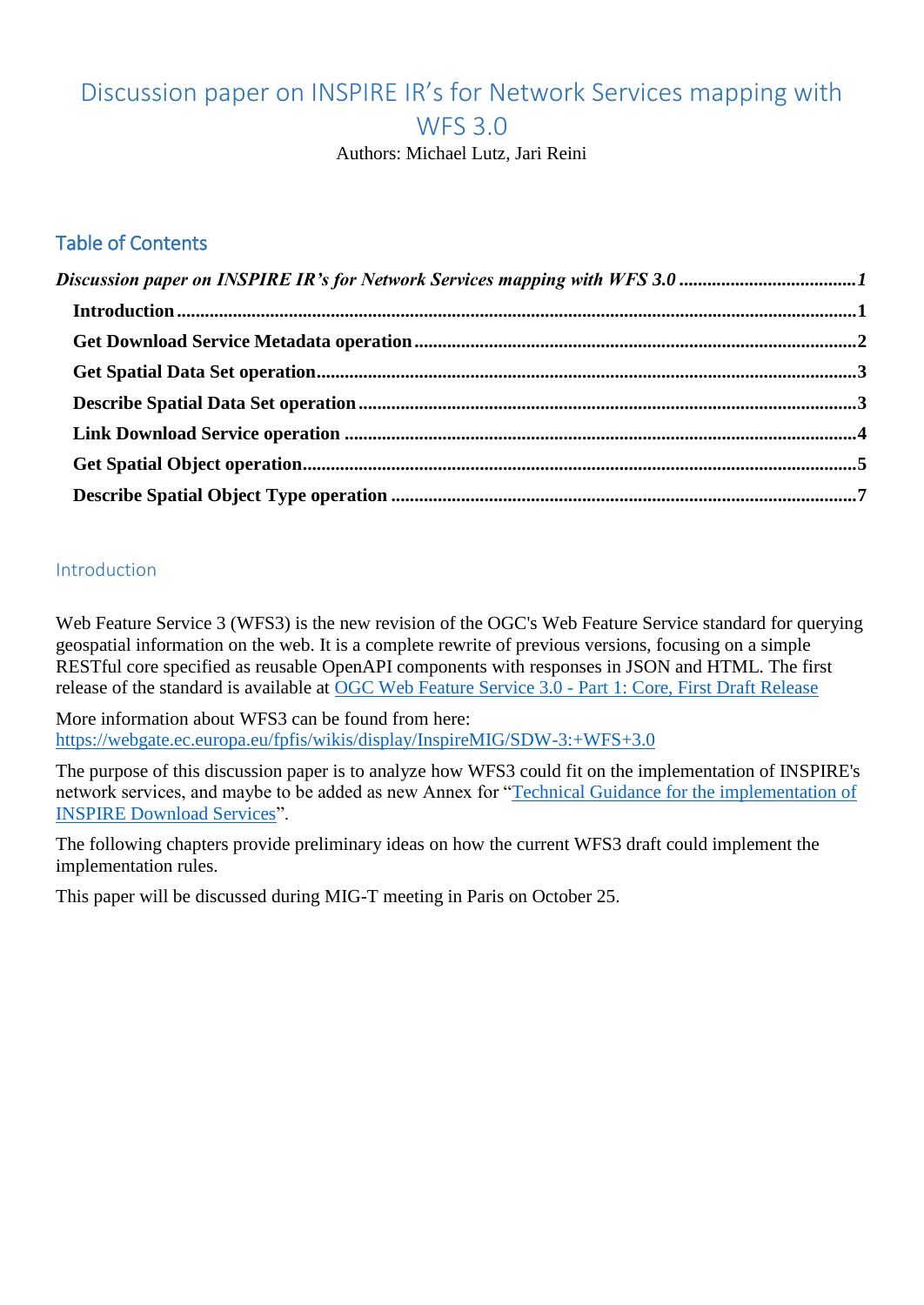<span id="page-1-0"></span>

| <b>IRs for Network Services</b>                                                                                                                                                                                                                                                                                                                                                                   | <b>Possible implementation using WFS 3.0</b>                                                                                                                                                                                                                                                                                                                                                                                                                                                                                                                                                                                                                                           |
|---------------------------------------------------------------------------------------------------------------------------------------------------------------------------------------------------------------------------------------------------------------------------------------------------------------------------------------------------------------------------------------------------|----------------------------------------------------------------------------------------------------------------------------------------------------------------------------------------------------------------------------------------------------------------------------------------------------------------------------------------------------------------------------------------------------------------------------------------------------------------------------------------------------------------------------------------------------------------------------------------------------------------------------------------------------------------------------------------|
| The Download Service shall at least provide a Get<br>Download Service Metadata operation that provides all<br>necessary information about the service, the available<br>Spatial Data Sets, and describes the service capabilities<br>and supports the following request and response                                                                                                              |                                                                                                                                                                                                                                                                                                                                                                                                                                                                                                                                                                                                                                                                                        |
| parameters:<br>2.1. Get Download Service Metadata request<br>2.1.1. Get Download Service Metadata request parameter<br>The Get Download Service Metadata request parameter<br>shall indicate the natural language to be used for the<br>content of the Get Download Service Metadata response.<br>2.2. Get Download Service Metadata response<br>The Get Download Service Metadata response shall | The request is mapped to a request to the landing page of the<br>service $($ <sup><math>)</math></sup> , which contains links to the<br>$\alpha$ pi<br>/conformance<br>/collections                                                                                                                                                                                                                                                                                                                                                                                                                                                                                                    |
| contain the following sets of parameters:<br>2.2.1. Download Service Metadata parameter<br>The Download Service Metadata parameters shall at least<br>contain the INSPIRE metadata elements of the Download                                                                                                                                                                                       | Landing page response document consist of links. Add one<br>link to the INSPIRE metadata                                                                                                                                                                                                                                                                                                                                                                                                                                                                                                                                                                                               |
| Service.<br>2.2.2. Operations Metadata parameter<br>The Operations metadata parameter provides metadata<br>about the operations implemented by the Download<br>Service. It shall at least provide a description of each<br>operation, including as a minimum a description of the                                                                                                                 | The operations metadata are provided by the OpenAPI<br>description available in the /api path.                                                                                                                                                                                                                                                                                                                                                                                                                                                                                                                                                                                         |
| data exchanged and the network address.<br>2.2.3. Languages parameter                                                                                                                                                                                                                                                                                                                             | Requires an extension to WFS3 Core.                                                                                                                                                                                                                                                                                                                                                                                                                                                                                                                                                                                                                                                    |
| Two language parameters shall be provided:<br>- the response Language parameter indicating the natural<br>language used in the Get Download Service Metadata<br>response parameters,<br>— the Supported languages parameter containing the list<br>of the natural languages supported by the Download<br>Service.                                                                                 | The extension would add query parameter lang={code} to<br>/api and /collections metadata requests. Landing page<br>response would include additional links to /api?lang={code}<br>and /collections?lang={code} with all natural languages<br>supported by the Download Service. The list of supported<br>natural languages would obtained by parsing the links which<br>isn't that pretty.                                                                                                                                                                                                                                                                                             |
|                                                                                                                                                                                                                                                                                                                                                                                                   | Another solution would be to modify the Landing page<br>response to include a list of the supported natural languages.<br>This solution has the problem that the landing page would<br>contain extra elements compare to the Core version of the<br>document and would be sent to the client before the client has<br>access to /conformance.                                                                                                                                                                                                                                                                                                                                          |
| 2.2.4. Spatial Data Sets Metadata parameters<br>The INSPIRE metadata elements of the available Spatial                                                                                                                                                                                                                                                                                            | Yet another solution would be to add the ?lang={code}<br>parameter to the Landing page request as well. The client<br>would first access the API as per usual. Then when it finds<br>out that the /conformance includes the "Languages" extension<br>it would request the Landing page with the ?lang={code}<br>parameter and only then would there be language specific<br>links and the extra "languages" array in the response. This<br>solution has the benefit that clients unaware of the<br>"Languages" extension wouldn't notice anything out of the<br>ordinary.<br>/collections and /collections/{collectionId}<br>INSPIRE Metadata can be provided as a link in the "links" |
| Data Sets shall be provided. In addition, for each Spatial<br>Data Set, the list of those Coordinate Reference Systems<br>referred to in Regulation (EU) No 1089/2010 which are<br>available shall also be provided.                                                                                                                                                                              | array in the response Feature Collection metadata response<br>document.<br>Support to additional Coordinate Reference Systems is added                                                                                                                                                                                                                                                                                                                                                                                                                                                                                                                                                 |
|                                                                                                                                                                                                                                                                                                                                                                                                   | by the upcoming "CRS" extension. See:<br>https://github.com/opengeospatial/WFS_FES/blob/master/ext                                                                                                                                                                                                                                                                                                                                                                                                                                                                                                                                                                                     |

ensions/crs/clause 06 crs.adoc

[https://github.com/opengeospatial/WFS\\_FES/issues/151](https://github.com/opengeospatial/WFS_FES/issues/151)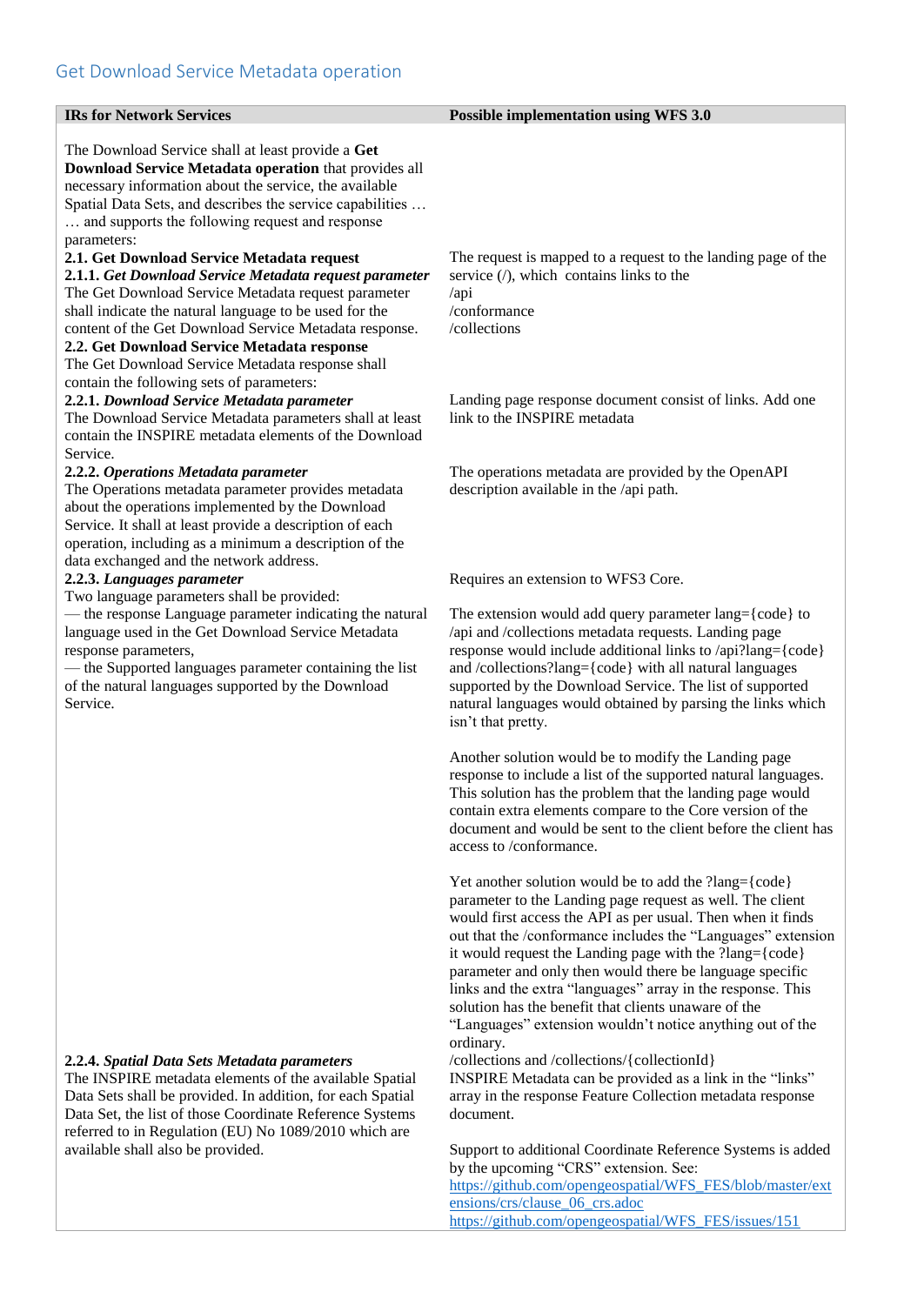### <span id="page-2-0"></span>Get Spatial Data Set operation

| <b>IRs for Network Services</b>                                                                                    | <b>Possible implementation using WFS 3.0</b>                                                                  |
|--------------------------------------------------------------------------------------------------------------------|---------------------------------------------------------------------------------------------------------------|
| The Download Service shall at least provide a Get Spatial                                                          |                                                                                                               |
| Data Set operation that                                                                                            |                                                                                                               |
| allows the retrieval of a Spatial Data Set                                                                         |                                                                                                               |
| and supports the following request and response<br>$\dddotsc$<br>parameters:                                       |                                                                                                               |
| 3.1. Get Spatial Data Set request                                                                                  | /collections/{collectionId}/items?crs={crs-                                                                   |
| The Get Spatial Data Set request contains the following                                                            | uri}&limit={highEnoughNumber}⟨={code}                                                                         |
| parameters:                                                                                                        |                                                                                                               |
|                                                                                                                    | To request the whole dataset must require the servers to set<br>the maximum limit to high enough number. See: |
|                                                                                                                    | https://github.com/opengeospatial/WFS_FES/issues/152                                                          |
|                                                                                                                    |                                                                                                               |
| 3.1.1. Language parameter                                                                                          | The "⟨=" parameter requires the additional                                                                    |
| The Language parameter shall indicate the natural language                                                         | "Languages" extension.                                                                                        |
| requested for the Spatial Data Set.                                                                                |                                                                                                               |
| 3.1.2. Spatial Data Set Identifier parameter                                                                       | This can be mapped to the {collectionId} parameter in the                                                     |
| The Spatial Data Set Identifier parameter shall contain the<br>Unique Resource Identifier of the Spatial Data Set. | request path.                                                                                                 |
| 3.1.3. Coordinate Reference System parameter                                                                       | The "&crs=" parameter is added by the "CRS" extension.                                                        |
| The Coordinate Reference System parameter shall contain                                                            | See:                                                                                                          |
| one of the Coordinate Reference Systems included in the list                                                       | https://github.com/opengeospatial/WFS FES/blob/master/ex                                                      |
| of available Coordinate Reference Systems referred to in                                                           | tensions/crs/clause 06 crs.adoc#parameter-crs                                                                 |
| point 2.2.4.                                                                                                       |                                                                                                               |
| 3.2. Get Spatial Data Set response<br>3.2.1. Get Spatial Data Set response parameter                               | The request returns the requested feature collection.                                                         |
| The Get Spatial Data Set response parameter shall be the                                                           |                                                                                                               |
| requested Spatial Data Set in the requested language and in                                                        | The Core conformance class does not mandate a specific                                                        |
| the requested Coordinate Reference System.                                                                         | encoding or format for representing features or feature                                                       |
|                                                                                                                    | collections. Four requirements classes depend on the Core                                                     |
|                                                                                                                    | and specify representations for these resources in commonly                                                   |
|                                                                                                                    | used encodings for spatial data on the web:<br>HTML,<br>$\bullet$                                             |
|                                                                                                                    | GeoJSON,<br>$\bullet$                                                                                         |
|                                                                                                                    | <b>Geography Markup Language (GML), Simple</b><br>$\bullet$                                                   |
|                                                                                                                    | Features Profile, Level 0, and                                                                                |
|                                                                                                                    | Geography Markup Language (GML), Simple                                                                       |
|                                                                                                                    | Features Profile, Level 2.                                                                                    |
|                                                                                                                    |                                                                                                               |
|                                                                                                                    | The number of features returned depends on the server and<br>the parameter limit:                             |
|                                                                                                                    | The client can request a limit it is interested in.                                                           |
|                                                                                                                    | The server likely has a default value for the limit,<br>$\bullet$                                             |
|                                                                                                                    | and a maximum limit.                                                                                          |
|                                                                                                                    | If the server has any more results available than it<br>$\bullet$                                             |
|                                                                                                                    | returns (the number it returns is less than or equal to                                                       |
|                                                                                                                    | the requested/default/maximum limit) then the<br>server will include a link to the next set of results.       |
|                                                                                                                    |                                                                                                               |

## <span id="page-2-1"></span>Describe Spatial Data Set operation

| <b>IRs for Network Services</b>                                | <b>Possible implementation using WFS 3.0</b> |
|----------------------------------------------------------------|----------------------------------------------|
| The Download Service shall at least provide a <b>Describe</b>  |                                              |
| Spatial Data Set operation that returns the description of     |                                              |
| all the types of Spatial Objects contained in the Spatial Data |                                              |
| $Set \dots$                                                    |                                              |
| and supports the following request and response                |                                              |
| parameters:                                                    |                                              |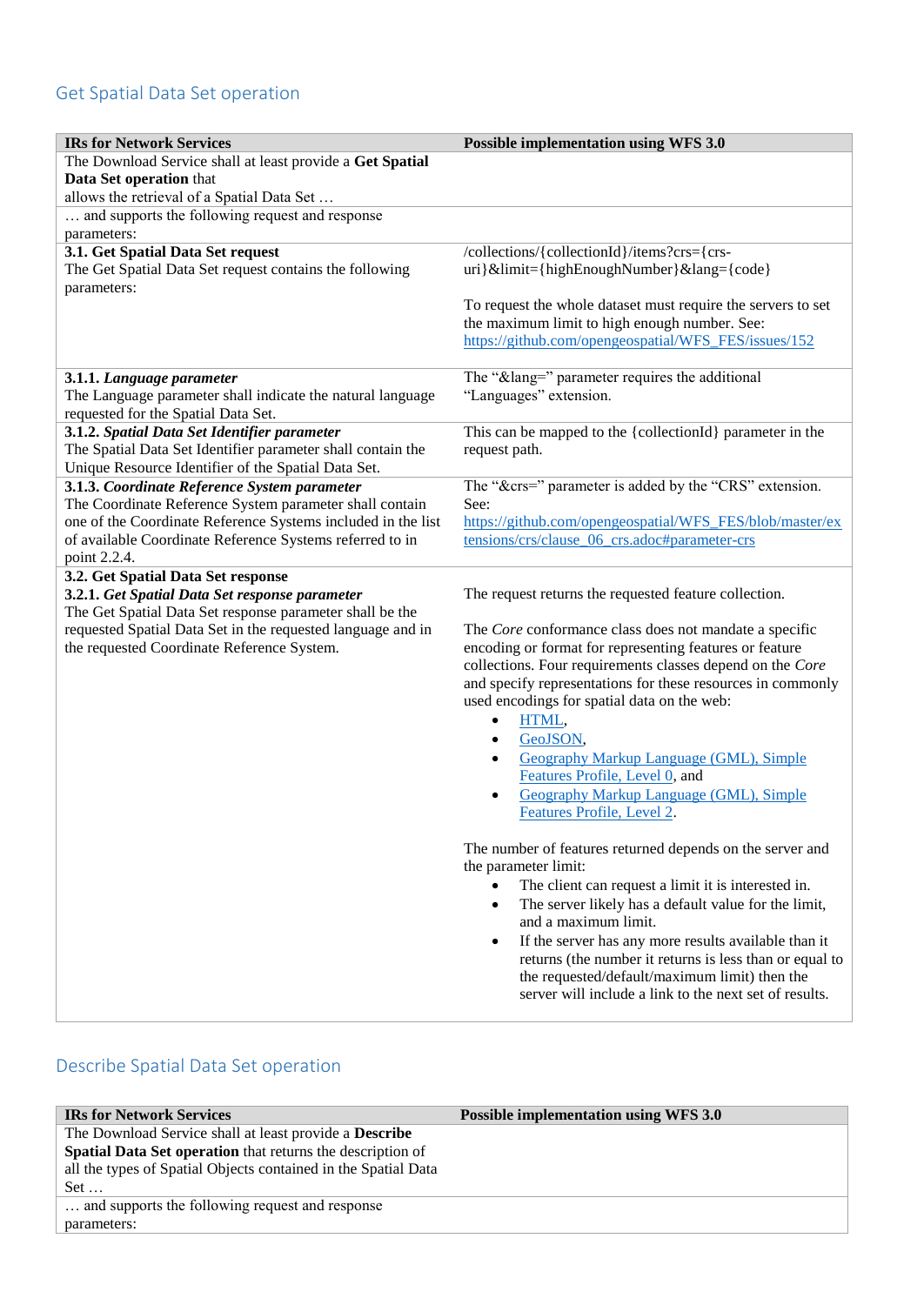| <b>4.1 Describe Spatial Data Set request</b><br>The Describe Spatial Data Set request shall contain the | /collections/{collectionId}?lang={code}                                                                       |
|---------------------------------------------------------------------------------------------------------|---------------------------------------------------------------------------------------------------------------|
| following parameters:                                                                                   | To request the whole dataset must require the servers to set<br>the maximum limit to high enough number. See: |
|                                                                                                         | https://github.com/opengeospatial/WFS FES/issues/152                                                          |
| 4.1.1. Language parameter                                                                               | The "⟨=" parameter requires the additional                                                                    |
| The Language parameter shall indicate the natural language                                              | "Languages" extension.                                                                                        |
| requested for the description of the Spatial Objects type.                                              |                                                                                                               |
| 4.1.2. Spatial Data Set Identifier parameter                                                            | This can be mapped to the {collectionId} parameter in the                                                     |
| The Spatial Data Set Identifier parameter shall contain the                                             | request path.                                                                                                 |
| Unique Resource Identifier of the Spatial Data Set.<br>4.2. Describe Spatial Data Set response          | Schema for the metadata about a feature collection                                                            |
| 4.2.1. Describe Spatial Data Set response parameter                                                     |                                                                                                               |
| The Describe Spatial Data Set response parameter shall be                                               | type: object                                                                                                  |
| the description of the Spatial Objects in the requested                                                 | required:                                                                                                     |
| Spatial Data Set and in the requested language.                                                         | - name<br>- links                                                                                             |
|                                                                                                         | properties:                                                                                                   |
|                                                                                                         | name:                                                                                                         |
|                                                                                                         | description: identifier of the collection                                                                     |
|                                                                                                         | used, for example, in URIs<br>type: string                                                                    |
|                                                                                                         | title:                                                                                                        |
|                                                                                                         | description: human readable title of the                                                                      |
|                                                                                                         | collection<br>type: string                                                                                    |
|                                                                                                         | description:                                                                                                  |
|                                                                                                         | description: a description of the features in                                                                 |
|                                                                                                         | the collection                                                                                                |
|                                                                                                         | type: string<br>links:                                                                                        |
|                                                                                                         | type: array                                                                                                   |
|                                                                                                         | items:                                                                                                        |
|                                                                                                         | \$ref:                                                                                                        |
|                                                                                                         | https://raw.githubusercontent.com/opengeospatial/W<br>FS_FES/master/core/openapi/schemas/link.yaml            |
|                                                                                                         | extent:                                                                                                       |
|                                                                                                         | \$ref:                                                                                                        |
|                                                                                                         | https://raw.githubusercontent.com/opengeospatial/W<br>FS FES/master/core/openapi/schemas/extent.yaml          |
|                                                                                                         | crs:                                                                                                          |
|                                                                                                         | description: the list of coordinate reference<br>systems supported by the service; the first item             |
|                                                                                                         | is the default coordinate reference system                                                                    |
|                                                                                                         | type: array                                                                                                   |
|                                                                                                         | items:                                                                                                        |
|                                                                                                         | type: string<br>default:                                                                                      |
|                                                                                                         |                                                                                                               |
|                                                                                                         | http://www.opengis.net/def/crs/0GC/1.3/CRS84                                                                  |
|                                                                                                         | Note<br>The crs property is not used by this conformance                                                      |
|                                                                                                         | class, but reserved for future use.                                                                           |

## <span id="page-3-0"></span>Link Download Service operation

| <b>IRs for Network Services</b>                                   | <b>Possible implementation using WFS 3.0</b> |
|-------------------------------------------------------------------|----------------------------------------------|
| The Download Service shall at least provide a Link                |                                              |
| <b>Download Service operation</b> that allows the declaration, by |                                              |
| a Public Authority or a Third Party, of the availability of a     |                                              |
| Download Service for downloading Spatial Data Sets or,            |                                              |
| where practicable, Spatial Objects, through the Member            |                                              |
| State's Download Service while maintaining the                    |                                              |
| downloading capability at the Public Authority or the Third       |                                              |
| Party location                                                    |                                              |
| and supports the following request and response                   |                                              |
| parameters:                                                       |                                              |
| 5.1. Link Download Service request                                | Same as WFS2                                 |
| 5.1.1. Link Download Service request parameter                    |                                              |
| The Link Download Service request parameter shall provide         |                                              |
| all information about the Public Authority's or Third Party's     |                                              |
| Download Service compliant with this Regulation, enabling         |                                              |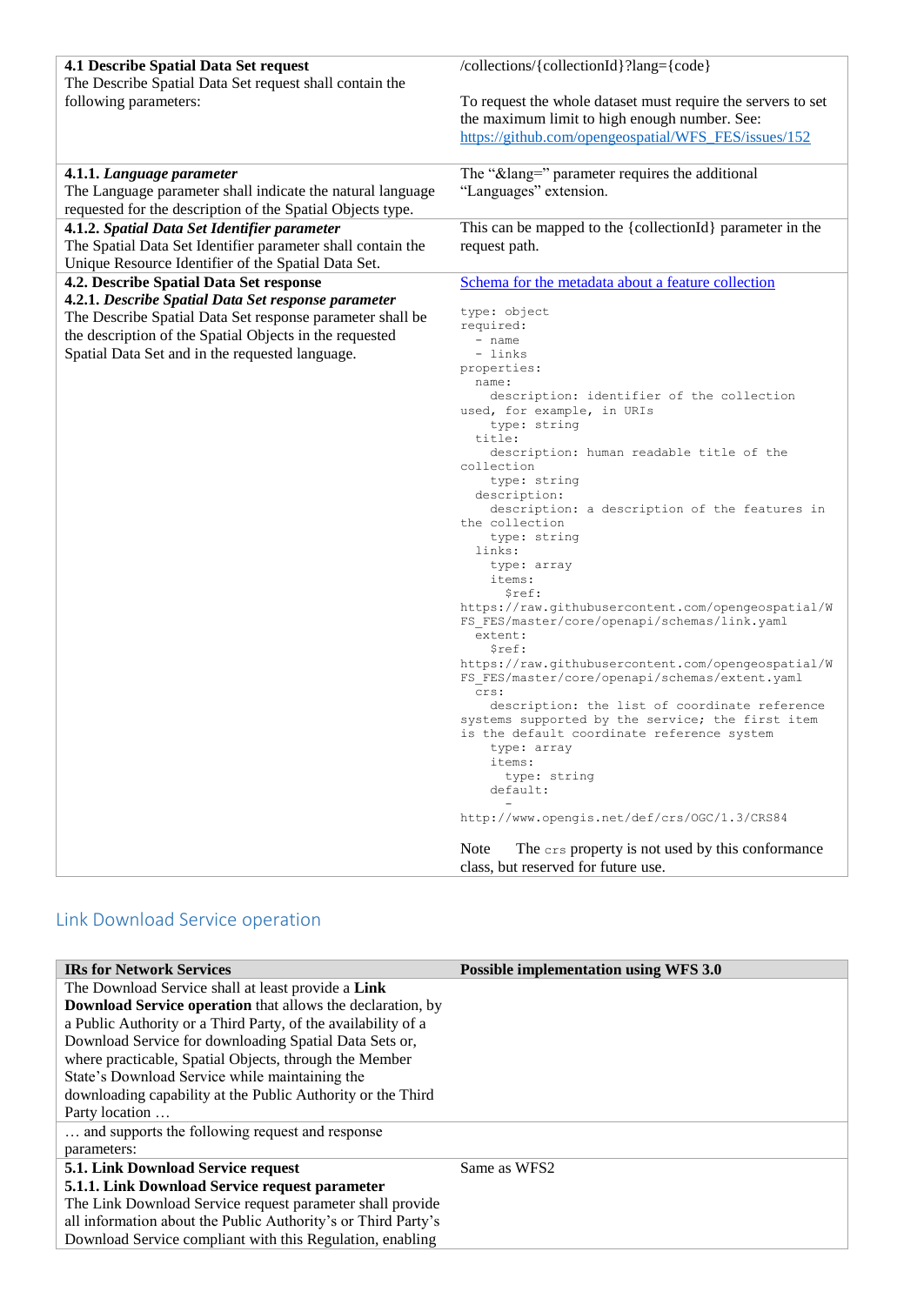### <span id="page-4-0"></span>Get Spatial Object operation

| <b>IRs for Network Services</b>                                                                                                                                                                                                                                                                                                                                                                                                                                                                                                                                                                                                                                                                                                                               | <b>Possible implementation using WFS 3.0</b>                                                                                                                                                                                                                                                                                                                                                                                                                                                                                                                                                                                                                                                                                                                                                                                                                                                                            |
|---------------------------------------------------------------------------------------------------------------------------------------------------------------------------------------------------------------------------------------------------------------------------------------------------------------------------------------------------------------------------------------------------------------------------------------------------------------------------------------------------------------------------------------------------------------------------------------------------------------------------------------------------------------------------------------------------------------------------------------------------------------|-------------------------------------------------------------------------------------------------------------------------------------------------------------------------------------------------------------------------------------------------------------------------------------------------------------------------------------------------------------------------------------------------------------------------------------------------------------------------------------------------------------------------------------------------------------------------------------------------------------------------------------------------------------------------------------------------------------------------------------------------------------------------------------------------------------------------------------------------------------------------------------------------------------------------|
| Where the Download Service gives direct access to spatial<br>data sets, it shall provide, in addition to the operations listed<br>above, a Get Spatial Object operation that allows the<br>retrieval of Spatial Objects based upon a query                                                                                                                                                                                                                                                                                                                                                                                                                                                                                                                    | /collections/{collectionId}/items                                                                                                                                                                                                                                                                                                                                                                                                                                                                                                                                                                                                                                                                                                                                                                                                                                                                                       |
| and supports the following request and response<br>parameters:                                                                                                                                                                                                                                                                                                                                                                                                                                                                                                                                                                                                                                                                                                |                                                                                                                                                                                                                                                                                                                                                                                                                                                                                                                                                                                                                                                                                                                                                                                                                                                                                                                         |
| 7.1.1. Language parameter<br>The Language parameter shall indicate the natural language<br>requested for the Spatial Objects.                                                                                                                                                                                                                                                                                                                                                                                                                                                                                                                                                                                                                                 | Add the "Languages" extension.                                                                                                                                                                                                                                                                                                                                                                                                                                                                                                                                                                                                                                                                                                                                                                                                                                                                                          |
| 7.1.2. Spatial Data Set Identifier parameter<br>The Spatial Data Set Identifier parameter shall contain the<br>Unique Resource Identifier of the required Spatial Data Set.                                                                                                                                                                                                                                                                                                                                                                                                                                                                                                                                                                                   | This can be mapped to the {collectionId} parameter in the<br>request path.                                                                                                                                                                                                                                                                                                                                                                                                                                                                                                                                                                                                                                                                                                                                                                                                                                              |
| Where the parameter is not provided, it shall be assumed<br>that all available Spatial Data Sets have been selected.                                                                                                                                                                                                                                                                                                                                                                                                                                                                                                                                                                                                                                          | The latter part of the requirement is not possible with WFS3<br>currently. The Spatial data Set parameter must be provided.<br>There is an on-going discussion about adding a way to query<br>features from multiple feature collections (spatial data sets)<br>implemented like:<br>/items?collectionId={collectionId1}(,,,{collectionIdN})<br>See:<br>https://github.com/opengeospatial/WFS FES/issues/170<br>But the discussion seems to have ignored access to single<br>features for /items?collection={collectionId}.                                                                                                                                                                                                                                                                                                                                                                                             |
| 7.1.3. Coordinate Reference System parameter<br>The Coordinate Reference System parameter shall contain<br>one of the Coordinate Reference Systems included in the list<br>of Coordinate Reference Systems set out in Regulation (EU)<br>No 1089/2010.                                                                                                                                                                                                                                                                                                                                                                                                                                                                                                        | CRS extension adds query parameter &crs=                                                                                                                                                                                                                                                                                                                                                                                                                                                                                                                                                                                                                                                                                                                                                                                                                                                                                |
| 7.1.4. Query parameter<br>The query parameter shall support the following search<br>criteria:<br>Unique Resource Identifier of Spatial Data Set,<br>$\qquad \qquad -$<br>all relevant key attributes and the relationship<br>$\qquad \qquad -$<br>between Spatial Objects as set out in Regulation<br>(EU) No 1089/2010; in particular the Unique<br>Identifier of Spatial Object and the temporal<br>dimension characteristics, including the date of<br>update,<br>bounding box, expressed in any of the Coordinate<br>Reference Systems listed in Regulation (EU) No<br>1089/2010,<br>Spatial Data Theme.<br>To allow for discovering spatial objects through a<br>combination of search criteria, logical and comparison<br>operators shall be supported. | /collections/{collectionId}/items/{featureId} provides access<br>to single uniquely identifiable feature.<br>/collections/{collectionId}/items?bbox=x1,y1,x2,y2&bbox-<br>crs=URI provides bounding box functionality (bbox-crs<br>requires CRS extension)<br>/collections/{collectionId}/items?time=start/end provides<br>support for temporal queries. This points to date of update<br>(beginLifespanVersion) automatically, in the same way as<br>the bbox= points to the "main" geometry of the feature.<br>Other relevant search criteria can be added by the service<br>provider within the WFS3 Core. For example for a Building<br>the "function" of the building might deemed relevant and<br>thus made filterable for example like this:<br>/collections/Building/items?function=123<br>HOWEVER! WFS3 Core does not support full searching<br>capabilities. bbox, time and other relevant search criteria can |
|                                                                                                                                                                                                                                                                                                                                                                                                                                                                                                                                                                                                                                                                                                                                                               | be combined, but only by an implicit AND, e.g.<br>&bbox=x1,y1,x2,y2&time=start/end means (bbox) AND<br>(time).<br>Support for full search criteria functionality is under<br>discussion. See OGC Testbed-14 Engineering Report<br>recommendations:<br>https://rawgit.com/opengeospatial/D040-<br>Complex Feature Handling Engineering Report/master/18-<br>021.html#rec-1a                                                                                                                                                                                                                                                                                                                                                                                                                                                                                                                                              |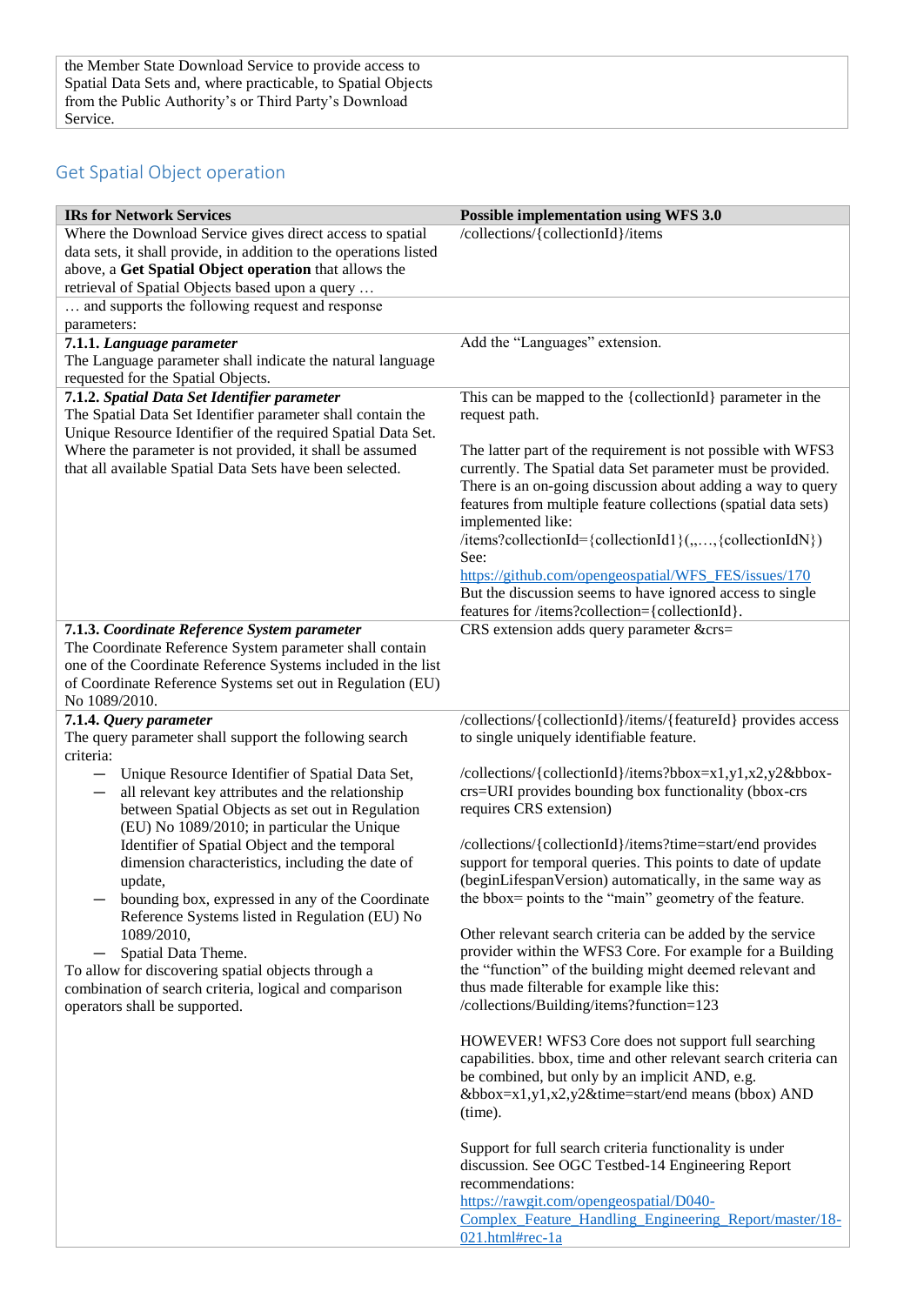| 7.2 Get Spatial Object response<br>The Get Spatial Object response shall contain the following<br>parameters:                                                                                                                                                                           |                                                                                                                                                                                                                                                                                                                                                                                                                                                                                                                                   |  |
|-----------------------------------------------------------------------------------------------------------------------------------------------------------------------------------------------------------------------------------------------------------------------------------------|-----------------------------------------------------------------------------------------------------------------------------------------------------------------------------------------------------------------------------------------------------------------------------------------------------------------------------------------------------------------------------------------------------------------------------------------------------------------------------------------------------------------------------------|--|
| 7.2.1. Spatial Objects Set parameter<br>The Spatial Objects Set parameter shall be the set of Spatial<br>Objects which complies with Regulation (EU) No<br>1089/2010 and fulfils the search criteria in the query, in the<br>requested language and in the Coordinate Reference System. | The actual Feature collections Response.<br>The Core conformance class does not mandate a specific<br>encoding or format for representing features or feature<br>collections. Four requirements classes depend on the Core<br>and specify representations for these resources in commonly<br>used encodings for spatial data on the web:<br>HTML,<br>GeoJSON,<br><b>Geography Markup Language (GML), Simple</b><br>Features Profile, Level 0, and<br><b>Geography Markup Language (GML), Simple</b><br>Features Profile, Level 2. |  |
|                                                                                                                                                                                                                                                                                         | The number of features returned depends on the server and<br>the parameter limit:<br>The client can request a limit it is interested in.<br>The server likely has a default value for the limit,<br>$\bullet$<br>and a maximum limit.<br>If the server has any more results available than it<br>returns (the number it returns is less than or equal to<br>the requested/default/maximum limit) then the<br>server will include a link to the next set of results.                                                               |  |
| 7.2.2. Spatial Objects Set Metadata parameter<br>The Spatial Objects Set Metadata parameter shall contain at<br>least the INSPIRE metadata elements of the set of Spatial<br>Objects.                                                                                                   | Feature collections Response contains links, can add<br>metadata link easily.                                                                                                                                                                                                                                                                                                                                                                                                                                                     |  |